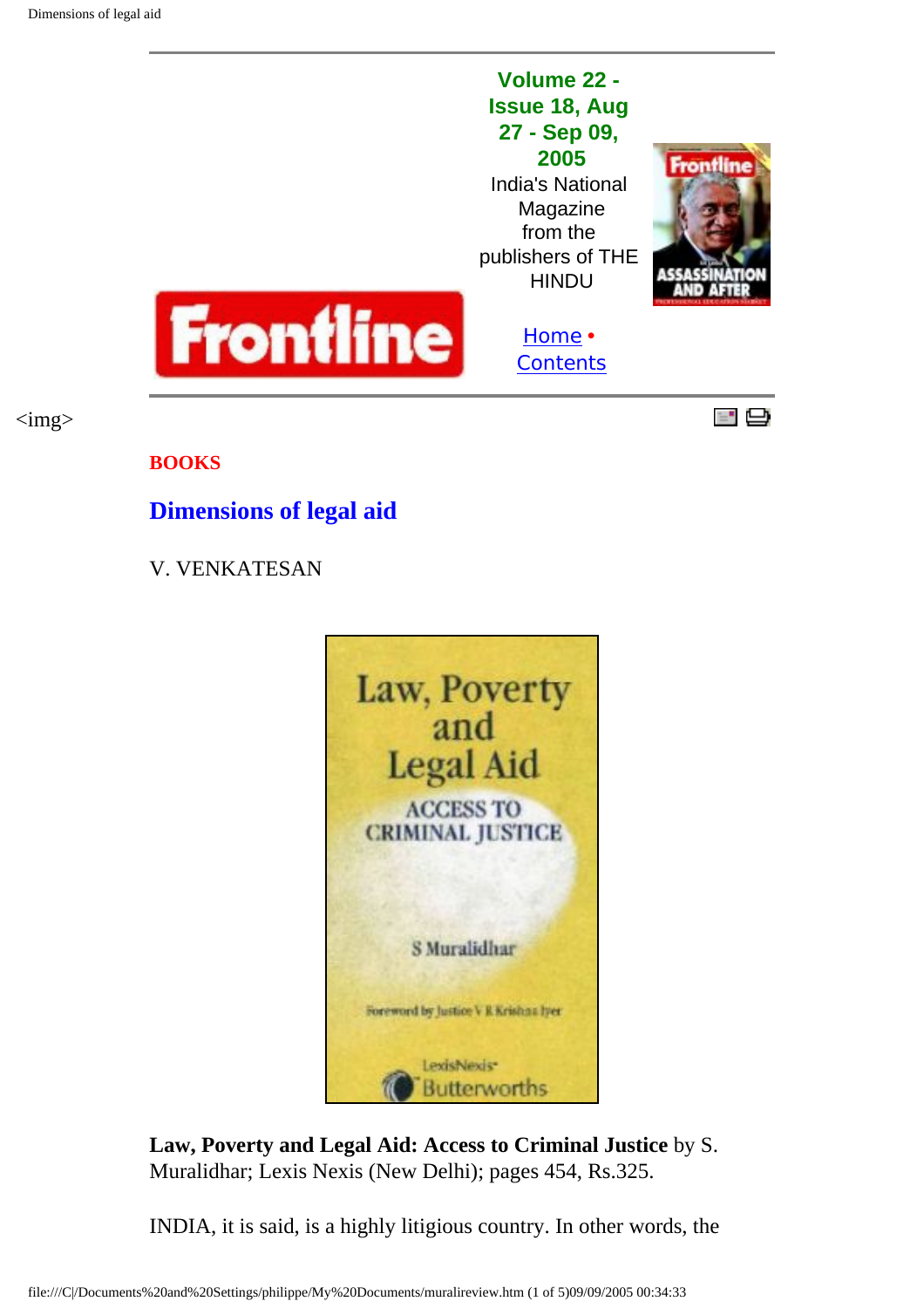tendency to litigate, rather than settle disputes amicably, is irrepressible among Indians. This, it is pointed out, perhaps accounts for the huge number of cases pending in the High Courts and the lower courts, because the system's ability to augment correspondingly the strength of the judiciary is limited. In a sense, people exercising the option to litigate testifies to their abiding faith in the judiciary, whatever the costs involved in the process.

However, this confidence in the rule of law has its limits. Although all are equal before the law, in practice some seem to be more equal than others, and this results in the denial of easily available opportunities to access justice. Article 39A of the Constitution - inserted by the 42nd Amendment Act in 1976 - offers a remedy to this problem by directing the state to provide free legal aid by suitable legislation or schemes or in any other way, to ensure that opportunities to secure justice are not denied to any citizen by reason of economic or other disabilities.

The constitution of the Committee for the Implementation of Legal Aid Schemes (CILAS) in 1980 was a major step in institutionalising legal aid. The Legal Services Authorities Act, 1987, displaced the CILAS and introduced a hierarchy of judicial and administrative agencies. The LSAA began to be enforced only eight years later, under the directions of the Supreme Court. It led to the constitution of the National Legal Services Authority (NALSA) at the Centre and a State Legal Services Authority in the States to give effect to its directions.

As S. Muralidhar, a well-known advocate practising in the Supreme Court, reveals in his book, the realisation and enforcement of the right to legal aid is still a challenge. The budget for legal services, he says, is about Rs.3 crores a year for all States and Union Territories and legal services committees in the country. Much of this amount, he claims, remains unutilised and no accounts of expenditure are available for money that is spent. Why the issue has not caught the attention of lawmakers and investigative journalists is a mystery.

In Appendix 12, the book carries a statement showing the provision of funds by NALSA during 1995-2001 to various State Legal Services Authorities. Many States that had been getting grants in earlier years stopped seeking grants from NALSA in 2000-01. These States include Andhra Pradesh, Bihar, Goa, Tamil Nadu, Karnataka, and Maharashtra. Some States that had accepted huge grants in the first few years took less in later years, pointing to the way grants were not used fully. What this shows is that the State legal aid authorities have not shared NALSA's commitment to spread awareness to ensure there are more users of free legal aid. Even the existing data on the number of beneficiaries of legal aid may be inflated and unreliable.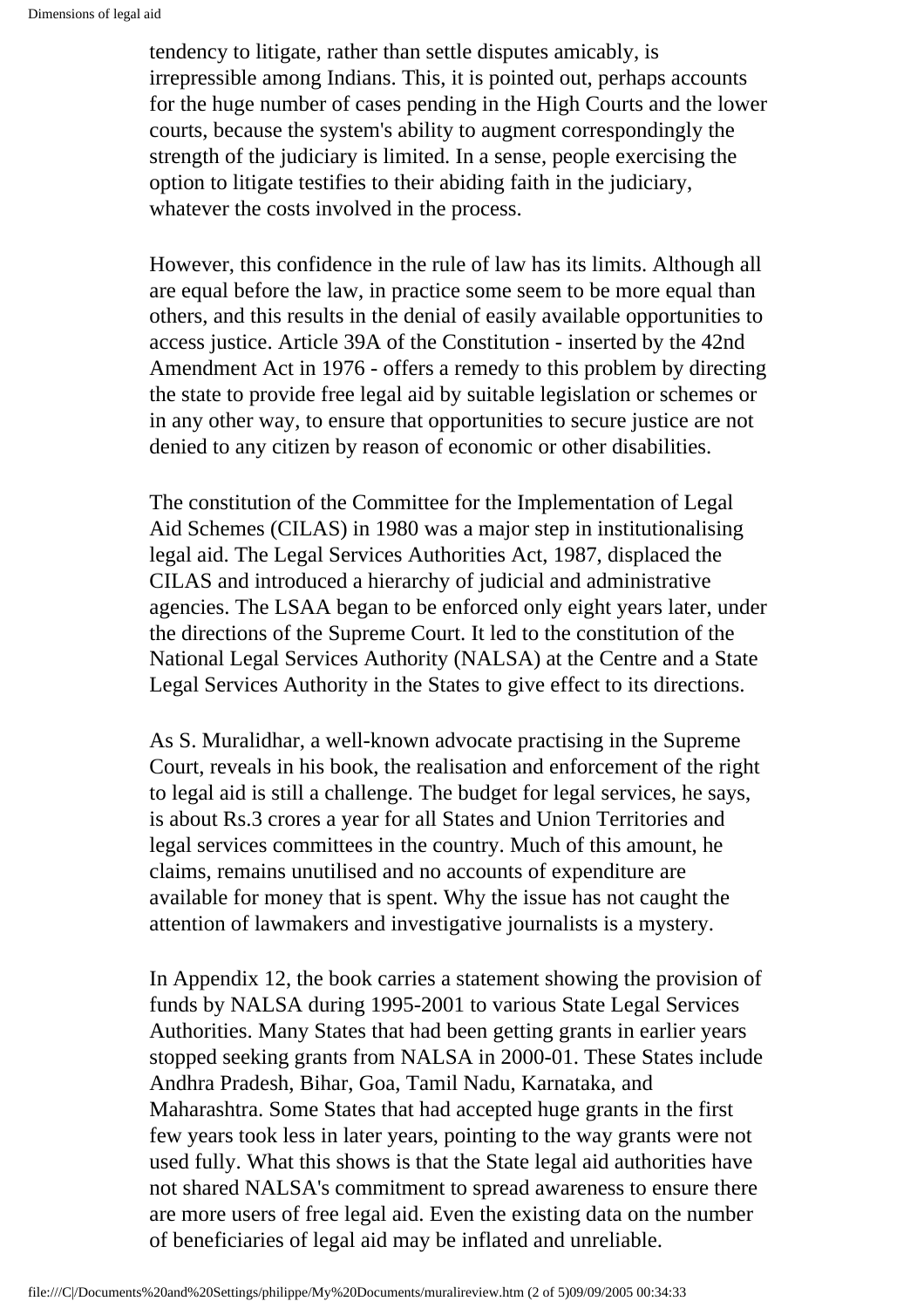The author suggests that the unspent funds could be used to meet the hidden costs of litigation. While the legal aid programmes may be used to pay court fees and meet the costs of legal representation, of obtaining certified copies and so on, it usually does not take into account the bribes that are paid to the court staff, the extra fees paid to the legal aid lawyer, the cost of transport to the court, the bribes paid to the policemen for obtaining copies of depositions and the like, or to prison officials for small favours. As a result, legal aid beneficiaries do not get services for free after all.

The author also suggests that the unspent funds could be used to enable a legal aid beneficiary, who emerges innocent at the end of a long litigation, to approach the courts seeking that he or she be awarded the costs of litigation. Muralidhar claims that this is an anomaly in the Criminal Procedure Code, 1973, which remains unrectified. Even in cases where the Supreme Court awards an acquittal to a prisoner who has spent over 10 years in custody, the court does not award the appellant the costs of the litigation. In the Rajiv Gandhi assassination case, for example, the Supreme Court acquitted 19 of the 26 accused of all serious charges eight years after they had been arrested. Through that time, they were kept in custody, without a single day's bail, and with a death sentence hanging over them for a part of that time. No costs were awarded.

Muralidhar's diagnosis of the problem - that there has been a shift away from the beneficiary of legal services to the institution dispensing legal services - therefore appears valid. He notes that a sizable portion of the budget of these authorities is spent on the salaries of staff and maintenance of the establishment.

It is a formidable challenge to make the formal right to legal aid an effective right for persons interacting with the criminal justice system as accused, complainants or victims, Muralidhar finds, especially because most of these people are socially and economically disadvantaged. The book, he claims, is an attempt at formulating a workable approach to meeting this challenge.

Part of this challenge is declaration as an enforceable fundamental right, the right of an indigent person to legal aid at all stages in the criminal justice system. The statutes, including the Criminal Procedure Code, the LSAA and the prison manuals, will require amendments to reflect this declaration. Muralidhar argues that Article 22 (1) of the Constitution - which deals with protection against arrest and detention - has to be amended to provide for the right of a person under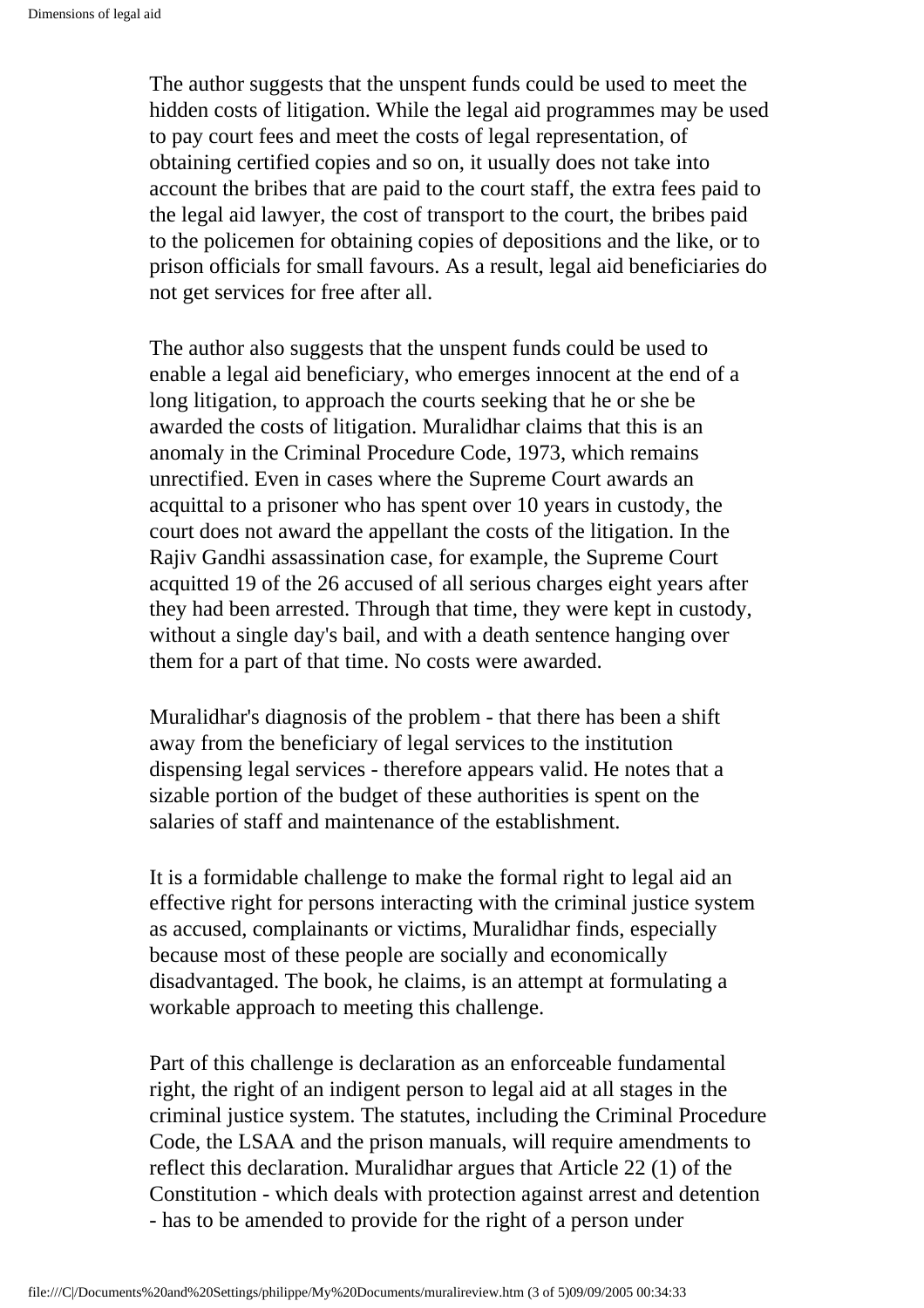preventive detention to legal assistance of his choice, and the right of an indigent person so detained to free legal aid in all legal proceedings.

Muralidhar suggests, rightly, that the experience with legislation criminalising the offence of untouchability demonstrates how the existence of the law does not necessarily result in a change in social equations. The inability of Dalits to invoke the law meant for their empowerment - because of the fear of reprisal from the upper castes has underscored the need to spread awareness about the law and to provide legal assistance. There can be no argument about his view that such awareness generation must be one of the principal tasks of the legal services committees. The fact that legal aid committees have so far not taken this as their principal task perhaps explains why the law against untouchability has remained ineffective.

The value of Muralidhar's book lies in drawing attention to the `invisible' population of `status' offenders - vagrants, the mentally ill, sex workers - that languishes in our jails and other custodial institutions. Their very existence, he says, is a comment on the penal law that labels them `offenders' and puts them within the criminal justice system as criminals. The right to legal aid to this section of society is critical for them to protect their rights to life and dignity. Its denial, as revealed by the case histories documented in the records of the Sheela Barse case (concerning the mentally ill in jails in West Bengal and Assam), the Agra Protective Home case and the Delhi Beggars' Home case, throws them back irretrievably into a vortex of crime and poverty.

The author cautions against emphasising the rights of victims of crime to the exclusion of the rights of the accused - as recommended by the Malimath Committee, set up during the National Democratic Alliance regime. This, Muralidhar argues, has led to an unsustainable point of view that the right to silence of the accused during interrogation, and trial and presumption of innocence - the bulwarks of criminal jurisprudence - are dispensable. He believes that the impatience for more convictions should not blind us to the right of access to equal and fair justice both for the accused and the victim.

 $\langle \text{img} \rangle$ 

Printer friendly [page](http://www.hinduonnet.com/thehindu/thscrip/print.pl?file=20050909000907500.htm&date=fl2218/&prd=fline&) Send this article to Friends by [E-Mail](http://www.hinduonnet.com/thehindu/thscrip/pgemail.pl?date=fl2218/&prd=fline&)